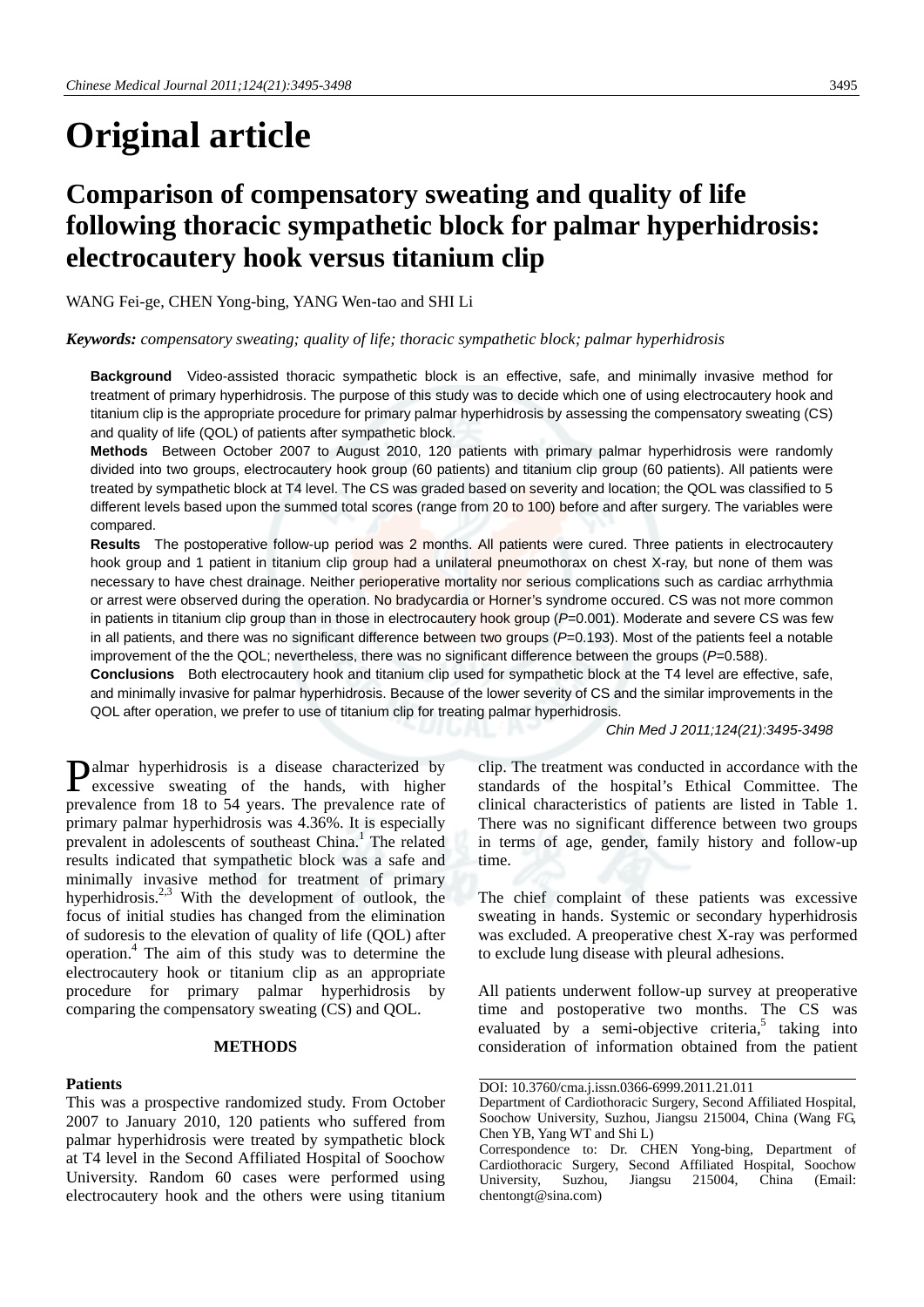regarding the level of discomfort, influence on social, professional activities, and the need to change clothing, together with objective observations from examiner. The classification of CS is shown in Table 2.

| Characteristics                                         |                                                               | Electrocautery hook | Titanium clip  | P vaules |  |
|---------------------------------------------------------|---------------------------------------------------------------|---------------------|----------------|----------|--|
| No. of patients                                         |                                                               | 60                  | 60             |          |  |
| Gender (male/female)                                    |                                                               | 25/35               | 19/41          | 0.256    |  |
| Age (years)                                             |                                                               | $27.5 + 6.3$        | $22.5 \pm 6.3$ | 0.326    |  |
| Family history $(n)$                                    |                                                               | 18                  | 21             | 0.559    |  |
| Classification                                          | Feature                                                       |                     |                |          |  |
| <b>Table 2.</b> Classification of compensatory sweating |                                                               |                     |                |          |  |
| No CS                                                   |                                                               |                     |                |          |  |
| Mild                                                    | Notice sometimes in sweaty or non-sweaty sometimes            |                     |                |          |  |
| Moderate                                                | Always aware but not troublesome or trouble but controlled by |                     |                |          |  |
|                                                         |                                                               | clothing            |                |          |  |
| Severe                                                  | Causes embarrassment or regret having had ETS                 |                     |                |          |  |

| <b>Table 1.</b> Clinical characteristics of patients in both groups |  |  |  |
|---------------------------------------------------------------------|--|--|--|
|                                                                     |  |  |  |

Meanwhile, the patient's QOL was also studied by a questionnaire devised by de Campos et al,  $6,7$  consisting of 22 questions scored as above in four domains: sweating symptoms, intimacy, emotional responses and special circumstances. QOL was classified to five different satisfaction levels based upon the summed total scores from the protocol (range from 20 to 100) before and after the surgery. A summed total score of greater than 84 before surgery indicated a very poor quality of life (from 69 to 84, poor; from 52 to 68, good; from 36 to 51, very good; and from 20 to 35, excellent). A summed total score of greater than 84 after surgery was considered much worse (from 69 to 84, a little worse; from 52 to 68, the same; from 36 to 51, a little better; and from 20 to 35, much better). $7,8$ 

### **Surgical procedures**

In both groups, the procedure was performed by the same surgical team under general anesthesia with double-lumen endotracheal intubation and selective one lung ventilation was used. The patient was placed on the operating table in a semi-sitting position with arms abducted more than 90°. Only one incision of 15 mm was made in the fourth intercostal space on the anterior axillary line.<sup>9</sup> An 10 mm, 30-degree thoracoscope (Karl Storz GmbH & Co. Tuttlingen, Germany) and endoscopic instruments were inserted into the thoracic cavity through an obtuse-head trocar. With selective blockage of the lung ipsilateral to the operative side, lung was deflated; the sympathetic chain was identified by inspection and palpation running down over the necks of the ribs. At the level where crosses the neck of fourth rib, the sympathetic chain was treated by electrocautery hook or titanium clip. Basically, we only sectioned the sympathetic trunk; we did not remove any segment of the sympathetic nerve or ganglion. In addition, the Kuntz fiber around the T4 ganglia was transected. then, the thoracoscope and endoscopic instruments were removed. A catheter was inserted into the thoracic cavity, and the external end of the catheter was placed into a bowl of sterile water to create a water seal. After the lung reinflated and continuous positive

pressure was exerted for a few seconds, the catheter was removed quickly, then the incision was closed. No closed chest drainage was performed. The same procedure was performed on the contralateral side. Postoperatively, orally administered analgesics were adequate for pain control. Patients could move early and while most of them were discharged the next day.

#### **Data collection**

All patients answered the questionnaire in telephone interview. The mean postoperative follow-up was 2 months. The characteristics of patients, postoperative complications, degree of CS and QOL were included.

#### **Statistical analysis**

The chi-square test and independent-samples *t* test were used to analyze the results between two groups through SPSS 11.0 for Windows (SPSS Inc., IL, USA). A *P* value less than 0.05 was considered statistically significant.

## **RESULTS**

All patients successfully underwent sympathetic block. Neither perioperative mortality nor serious complications such as cardiac arrhythmia and arrest were observed during the operation. Neither bradycardia nor Horner's syndrome was encountered. Three patients in electrocautery hook group and one in titanium clip group had a unilateral pneumothorax on chest X-ray, but none of them was necessary to have a chest drainage. The average duration of the operation was 39.5 minutes (range, 23 to 51 minutes). Palmar hyperhidrosis was cured in all patients, and the temperature in the palm increased by 1.5–3.0°C compared with that before surgery. The mean hospital stay was 1.3 days (range, 1 to 2 days). All patients resumed their normal life and work within 2 weeks after discharge from hospital. Two months' follow-up time were available for 112 patients after operation; 8 of them lost contact.

CS of different severity occurred immediately or at day 1 after surgery. CS often occurred in the back and chest, occasionally occurred in the waist buttock and thigh. CS occurred more common in patients in electrocautery hook group than those in titanium clip group  $(P=0.001)$ . Moderate and severe CS was few in patients, there was no significant difference between two groups (*P*=0.193). Results are shown in Table 3.

**Table 3.** Compensatory sweating after surgery (*n* (%))

| Severity       | Electrocautery hook | Titanium clip | Total    | P values          |
|----------------|---------------------|---------------|----------|-------------------|
| N <sub>0</sub> | 26(47.2)            | 44 (77.2)     | 70(62.5) |                   |
| Mild           | 16(29.1)            | 5(8.8)        | 21(18.6) | $0.001*$          |
| Moderate       | 10(18.2)            | 6(10.5)       | 16(14.3) | $0.193^{\dagger}$ |
| Severe         | 3(5.5)              | 2(3.5)        | 5(4.5)   |                   |
| Total          | 55                  | 57            | 112      |                   |

\* Comparison of mild, moderate and severe CS; † Comparison of moderate and severe CS.

The QOL before and after surgery is shown in Table 4. All patients presented with a poor QOL before the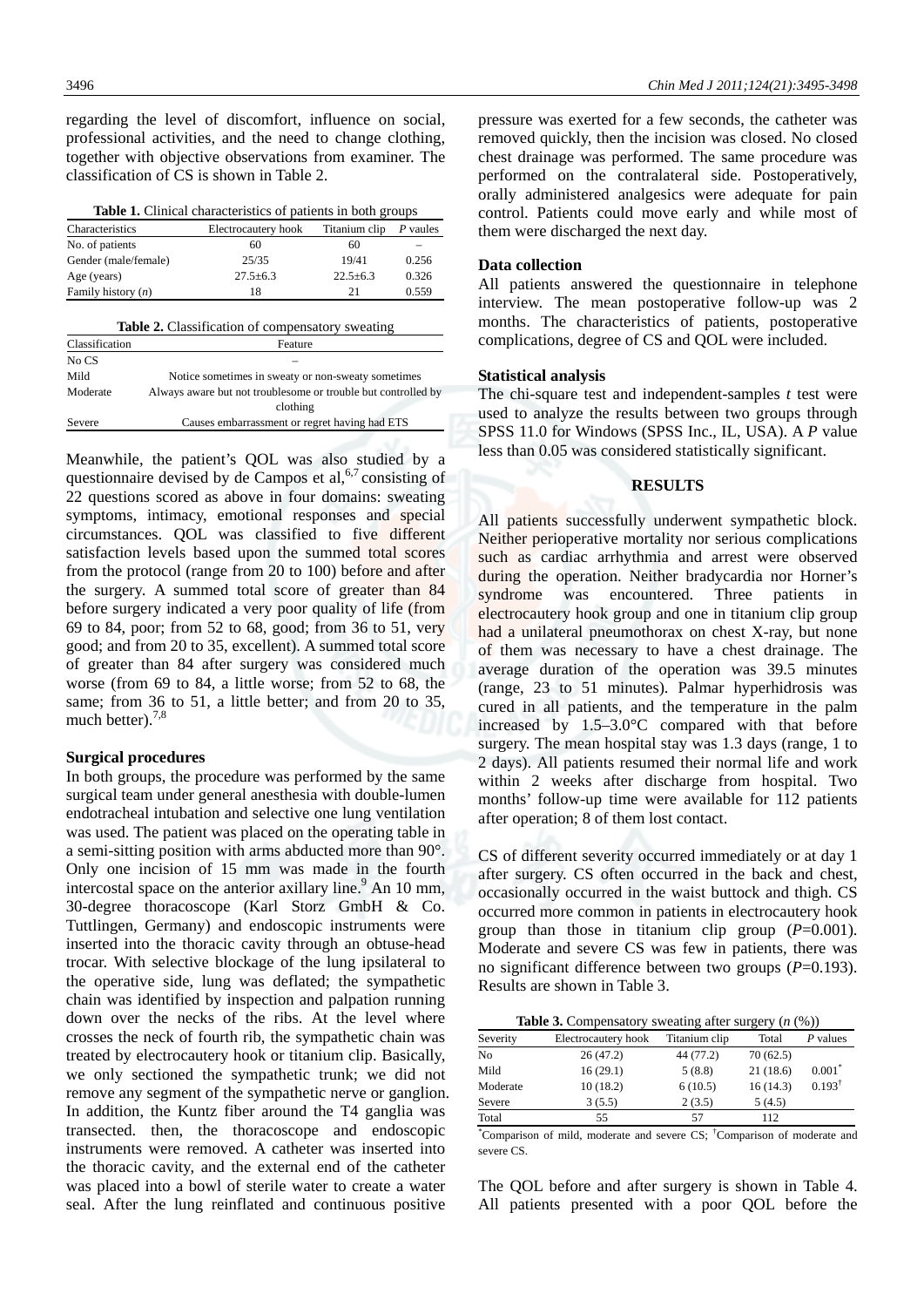treatment, most of the people bare "very poor" QOL (63.3%). No statistical difference was found between groups at this time point  $(P=0.705)$ . In the interview performed after surgery, the QOL of most patients had improved, with no statistical difference between the groups  $(P=0.588)$ .

| Items                | Electrocautery hook Titanium clip |           | Total     | P values |
|----------------------|-----------------------------------|-----------|-----------|----------|
| Before surgery $(n)$ | 60                                | 60        | 120       | 0.705    |
| Excellent            | 0                                 | $\Omega$  | $\Omega$  |          |
| Very good            | $\Omega$                          | $\Omega$  | $\Omega$  |          |
| Good                 | $\Omega$                          | $\Omega$  | $\Omega$  |          |
| Poor                 | 23(38.3)                          | 21(35.0)  | 44 (36.7) |          |
| Very poor            | 37(61.7)                          | 39(65.0)  | 76 (63.3) |          |
| After surgery $(n)$  | 55                                | 57        | 112       | 0.588    |
| Much better          | 28 (50.9)                         | 33 (57.9) | 61(54.5)  |          |
| <b>Better</b>        | 11(20.0)                          | 10(17.5)  | 21 (18.8) |          |
| The same             | 5(9.0)                            | 6(10.5)   | 11(9.8)   |          |
| A little worse       | 6(10.9)                           | 4(7.0)    | 10(8.9)   |          |
| Much worse           | 5(9.1)                            | 4(7.0)    | 9(8.0)    |          |

# **DISCUSSION**

Palmar hyperhidrosis is a socially embarrassing and functionally incapacitating condition. The first sympathectomy for treatment of hyperhidrosis was performed in 1920. The minimally invasive approach to the sympathetic trunk started in  $1942$ ,<sup>10</sup> with local anesthesia, in semi-sitting position, with two entry portals. Recently, with the advances in video endoscopic technology, it had replaced open surgery, because of shorter hospital stay and recovery time, lower morbidity rates, less pain, and better cosmetic results.<sup>11-13</sup>

Sympathetic is a kind of peripheral nerve composed of visceral motor fiber and sensory fiber. The visceral motor fiber controls the function of perspiration. In addition, it is more easily damaged by pressure. Denny-Brown et  $al<sup>14</sup>$ confirmed that the pressure generated by the clip is high enough to block transmission of the sympathetic impulses. Moreover, video-assisted thoracic sympathetic block is a slightly modified version in which the sympathetic chain is interrupted instead of destroying the ganglia.<sup>15</sup> For this reason, we select titanium clip to block up the redundant transmission of the sympathetic impulses, thus to treat the palmar hyperhidrosis.

Compared with T2 and T3 level sympathetic block, it seemed that sympathetic block at the T4 levels was a more effective approach, which could minimize postoperative complications, including palmar over dryness, presence of CS, and regions of CS. It considers that T4 level is now the level most indicated for treating palmar hyperhidrosis. $\frac{16,17}{10}$  In our study, palmar hyperhidrosis was cured in all patients shortly after surgery with warm and dry hands. Moderate and severe CS was seen only in 18.8% of all patients.

CS is the most common complication of video-assisted thoracic sympathetic block, and its incidence ranged from

60% to 90% in previous studies.<sup>18-20</sup> This variability likely reflects the heterogeneity of the patient populations, as well as the variability in surgical techniques. The onset of CS occurred within the first month after surgery; there was no change in the severity or extent of the CS during the follow-up period.<sup>21</sup> At present, the exact mechanism of CS remains unclear; there is no consensus for the definition and classification of  $CS$ .<sup>7,22</sup> It is debated whether or not the extent of a sympathetic resection leads to a higher or lower risk of this complication.<sup>23</sup> One of our main aims was to test which method for treatment of palmar hyperhidrosis can reduce the degree of CS: electrocautery hook or titanium clip? In our study, all of the patients came from the same outpatient clinic and were treated by the same surgical team following the same care except for the type of scalpel. No differences were seen between the groups in terms of age, gender, age and family history or resection level, and thus two homogenous groups of patients were formed. The surgical technique used by either electrocautery hook or titanium clip was standardized and concordant.

From the upper thoracic sympathetic chain anatomy perspective, reducing the range of nerve transaction or lower cut-off level of the chain segments are meant to pay the probation of a more localized, in theory may reduce the incidence of  $CS<sup>24</sup>$  Because of the minor range of nerve transaction and less heat released, CS occurred not more common in patients with titanium clip group than in those with electrocautery hook group (*P*=0.035). Moderate and severe CS was few in all patients, not significantly different between two groups (*P*=0.134). Furthermore, because of no smoke and carbonization are produced when using titanium clip, the viewing of the surgical field was improved.

The evaluation of QOL in our study has been confirmed and used in several studies in the literatures that have focused on hyperhidrosis symptoms in different daily life situations and their influence on patients. $^{25}$  In both groups of our study, the preoperative QOL was poor, without any difference between the groups (*P*=0.789), and the predominance of "very poor" rating is 63.3%. After the operation, we observed a notable improvement in the QOL, 73.3% of patients feel better or much better, only 16.9% of patients feel little or much worse. Nevertheless, there was no statistical difference between the groups (*P*=0.588). It is well known that patients with palmar hyperhidrosis present with a poor QOL that is dependent on the intensity of the hyperhidrosis and on how well the patient adapts to his or her situation.<sup>26</sup> Some patients do not have very severe hyperhidrosis, but they may complain a very poor QOL, whereas other patients with severe hyperhidrosis may display with not-so-poor QOL if they have been accommodated it. The preoperative factors currently associated with a decrease in the QOL after the treatment of palmar hyperhidrosis are surgical failure, higher levels of ganglion resection.<sup>27</sup>

Since the improvement in postoperative QOL has to be